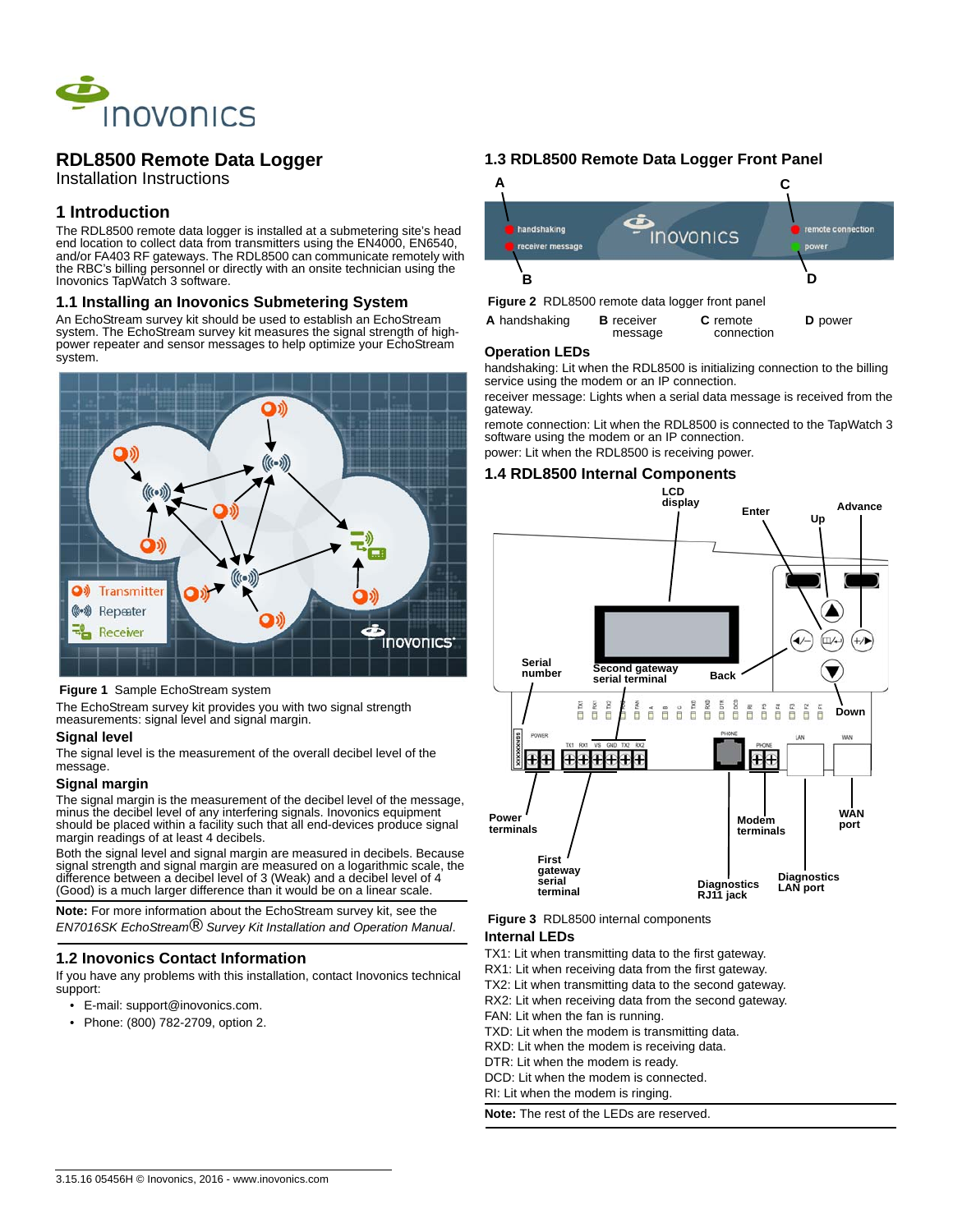### **1.5 What's In The Carton**

- Two drywall anchors.
- Two mounting screws.
- One power supply mounting cable tie.
- One power supply.
- One six-foot power cable.

## **2 Installation and Startup**

### **2.1 Installation Notes**

- The RDL8500 is designed to be installed and maintained by authorized TapWatch service providers.
- The RDL8500 is certified for indoor use, non-condensing environment.
- The RDL8500 must be mounted within 50 feet of where you plan to mount the gateway, in a location near a standard 120 VAC wall outlet.
- The RDL8500 and RF gatways should be mounted in a location removed from other electrical equipment.
- If you are planning to use the modem, the RDL8500 must be mounted within 50 feet of a phone line.
- If you are planning to use an IP connection, the RDL8500 must be located near an available Ethernet port with access to the internet, as close to the main router as possible; coordinate with the facility's IT representative to ensure an available port; a WiFi router is not recommended.

#### **2.2 Connect the RDL8500 Remote Data Logger to RF Gateway(s)**

The RDL8500 can be connected to an EN4000, EN6540, and/or FA403 in any of the following configurations:

- An EN4000, EN6540, or FA403 (conventional or enhanced) by itself.
- An EN4000 and an FA403.
- An EN6540 and an FA403.
- An enhanced FA403 and a conventional FA403.

**Note:** This procedure only provides instructions on how to connect the RDL8500 to the RF gateway. For more information about EN4000, EN6540, or FA403 installation, see their corresponding installation instructions.

- **1.** Use a Phillips screwdriver to loosen the housing screw on the bottom of the RDL8500.
- **2.** Lift the cover up and off of the hinges.
- **3.** Consulting Figure 4, "RDL8500 to EN4000 connections", Figure 5, "RDL8500 to EN6540 connections", or Figure 6, "RDL8500 to FA403 connections", connect the gateway to the RDL8500 using 4-conductor, 22 gauge, unshielded wire with a maximum length of 50 feet.

**Note:** RF gateways can be connected to either TX1/RX1 or TX2/RX2. If only using one gateway, connect the RDL8500 to TX1/RX1.



 **Figure 5** RDL8500 to EN6540 connections



 **Figure 6** RDL8500 to FA403 connections

#### **2.3 Connect Ethernet or Modem and Power Cabling**

**Caution:** Telephone, Ethernet, and power connections should be as mechanically robust as possible, and protected from accidental disconnection.

- **4.** If you will be using an IP connection, connect one end of an unshielded Cat 5e Ethernet patch cable to the RDL8500 WAN port (Figure 3); if you will be using a phone line, skip to step 7.
- **5.** Connect the other end of the patch cable to a port on the network with access to the internet.
- **6.** Some Cat 5e Ethernet patch cables are equipped with a strain relief boot. If present, remove the strain relief boot to ensure the RDL8500 housing will close properly.



 **Figure 7** Remove the Cat 5e Ethernet patch cable strain relief boot

- **7.** If using a phone line, connect the phone line from the screw terminals on a hardwired wall bracket to the terminal blocks on the RDL8500.
	- The phone line should be connected to the telephone wall outlet using the screw terminals. The RJ11 plug-in phone connector is provided for easy access to the phone line during on-site maintenance.
- **8.** Use the provided power supply and power cable to connect power to the RDL8500.
	- Circuit protection is built into the power supply.
	- Power leads are reversible.

#### **2.4 Mount the RDL8500 Remote Data Logger**

**9.** Referring to the mounting hole template at the end of this document, use the anchors and screws provided to mount the RDL8500.

**Caution:** Neither the RF gateway or the RDL8500 should ever be installed at floor level.

**10.** Secure the power supply to the outlet with the provided cable tie.

**Caution:** Wiring should exit through the back of the RDL8500, be cut to length, and be stapled neatly to the wall to reduce the possibility of personal injury or equipment damage.

## **3 Connect to IP**

#### **3.1 Requirements**

The following includes instructions for connecting the RDL8500 remote data logger to TapWatch.com using IP, connecting to IP with an existing property and connecting to IP by importing a property. To connect to IP you will need:

- CAT 5e or CAT 6 Ethernet cable without boot.
- Ethernet router/firewall.
- Internet connection with a minimum of 512kbps up and down, and no filtering or proxying of HTTPS outgoing connections.
- RDL8500 with firmware version v2.0.10.2 or greater.
- If the RDL8500 is running firmware of less that v2.0.10.2, you will need to upgrade the RDL8500 using the ACC8500 firmware upgrade USB flash drive. Please contact Inovonics technical support for more information.
- TapWatch 3 version 2.3.7 or greater.

The router specifications needed: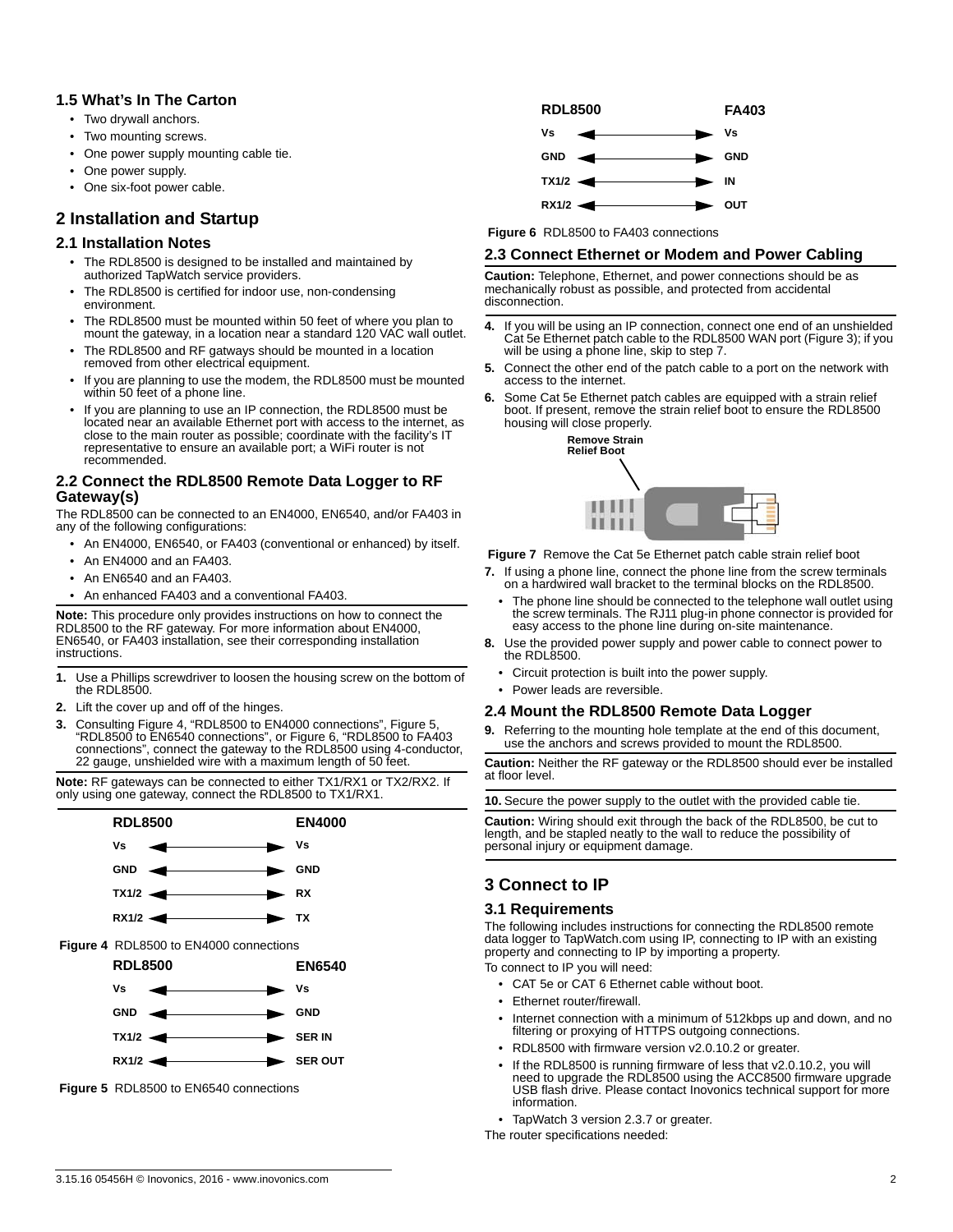- The router must assign IP addresses via DHCP.
- The DHCP lease provided by the router must be set to a non-zero and non-infinite value, and should be set to a value greater than 30 seconds.
- The router must allow outbound connections on the following ports: DNS (53).
- HTTPS (443). NTP (123).
- 

## **3.2 Connect to IP (WAN)**

- **1.** Power on the RDL8500.
- **2.** Make sure the RDL8500 is programmed with site information. To do so: **a.** Use the right arrow button to navigate to the Application Menu.
	- **b.** Use the down arrow button to navigate to TapWatch LoggerWare.
	- **c.** Press the enter twice button to show the Site Summary screen.
	- **d.** Verify that the site name displays.
- **3.** Make sure the RDL8500 is connected. To do so:
	- **a.** Use the right arrow button to navigate to the Application Menu.
	- **b.** Use the down arrow button to navigate to Network Management. **c.** Press the enter button.
	-
	- **d.** Use the down arrow button to navigate to TapWatch.com. **e.** Press the enter button.
	- **f.** Scroll down to verify the following:
	-
	- The Stat: field displays Connected. The Prb: field displays +Ping+DNS+HTTPS.

**Note:** It may take up to 30 minutes to see the Connected status.

**4.** Contact Inovonics technical support to verify that the RDL8500 is IPconnected. The RDL8500 serial number is required by Inovonics technical support.

**Note:** To IP-enable RDL8500s, contact Inovonics technical support with the serial number of the RDL8500s. Inovonics will add the specified RDL8500s to the group.

### **3.3 Connect TapWatch 3 to IP with an Existing Property**

**1.** Contact Inovonics to obtain user name and set password.

**Note:** This will be the user name and password for the entire company. The password can only be changed by contacting Inovonics technical support.

- **2.** Open the existing property in the TapWatch 3 software.
- **3.** From the Site Summary tab, click the Settings tab.
- **4.** In the DataLogger Connection Info section, change the TapWatch.com Site setting to Yes.
- **5.** In the Advanced Options section, use the RDL Connection Method dropdown menu to select TapWatch.com Connect.
- **6.** Click the Save button.
- **7.** Click the Connect/Sync button.
- **8.** Enter user name and password when prompted and click the Submit button.

**Note:** The username (case sensitive) and password will be auto filled after this first entry.

## **3.4 Connect to IP by Importing a Property**

**1.** Contact Inovonics to obtain user name and set password.

**Note:** This will be the user name and password for the entire company. The password can only be changed or retrieved by contacting Inovonics technical support.

- **2.** From the Property List tab, click the File menu.
- **3.** Navigate to Import, and then to TapWatch3 Property and click.
- **4.** Select TapWatch.com from the Connection Type dropdown menu and click the Connect button.
- **5.** Enter the user name and password when prompted and click the Submit button.
- **6.** Highlight the properties you want to import and click the Import button.

#### **3.5 Troubleshooting IP Connectivity**

**Note:** If you will be using a phone line, this can be skipped.

If the "Stat:" field does not read "Connected," or if there is an exclamation point in the "Prb:" field, you will need to troubleshoot the internet connection. The following are some suggestions to resolve connectivity issues.

• Check for loose/disconnected cabling.

- Ensure power to Ethernet routers and/or switches.
- Connect a laptop to the Ethernet cable going to the RDL's WAN port and attempt to open https://www.tapwatch.com/ in a web browser.

If you are still unable to establish an internet connection, contact property management or facility IT representative.

## **4 Information Supplied to the User**

This equipment has been tested and found to comply with the limits for a Class A digital device, pursuant to part 15 of the FCC Rules. These limits are designed to provide reasonable protection against harmful interference when the equipment is operated in a commercial environment. This equipment generates, uses, and can radiate radio frequency energy and, if not installed and used in accordance with the instruction manual, may cause harmful interference to radio communications. Operation of this equipment in a residential area is likely to cause harmful interference in which case the user will be required to correct the interference at his own expense. A minimum distance of 33 feet (10 meters) is required between this equipment and any residential unit to prevent harmful interference.This equipment complies with Part 68 of the FCC rules and the requirements adopted by the ACTA. On the back of this equipment is a label that contains, among other information, a product identifier in the format US:AAAEQ##TXXXX. If requested, this number must be provided to the telephone company.

A plug and jack used to connect this equipment to the premises wiring and telephone network must comply with the applicable FCC Part 68 rules and requirements adopted by the ACTA. It is designed to be connected to a compatible modular jack that is also compliant.

The REN is used to determine the number of devices which may be connected to the telephone line. Excessive REN's on the telephone line may result in the devices not ringing in response to an incoming call. In most, but not all areas, the sum of the REN's should not exceed five (5.0). To be certain of the number of devices that may be connected to the line, as determine by the total REN's, contact the telephone company. For products approved after July 23, 2002, the REN for this product is part of the product identifier that has the format US:AAAEQ##TXXXX. The digits represented by ## are the REN without a decimel point (e.g., 03 is a REN of 0.3). For earlier products, the REN is separately shown on the label.

This equipment uses an RJ-11 jack to connect to the telephone network. If another device, such as a telephone, fax or modem, is utilizing the connected phone line, this equipment will not interrupt the device previously in use.

If this terminal equipment, the RDL8500, causes harm to the telephone network, the telephone company will notify you in advance that temporary discontinuance of service may be required. But if advance notice isn't practical, the telephone company will notify the customer as soon as possible. Also, you will be advised of your right to file a complaint with the FCC if you believe it is necessary.

The telephone company may make changes in its facilities, equipment, operations, or procedures that could affect the operation of the equipment. If this happens, the telephone company will provide advance notice in order for you to make the necessary modifications in order to maintain uninterrupted service.

If trouble is experienced with this equipment, the RDL8500, please contact the following for repair and/or warranty information.

Inovonics Wireless Corporation, 397 S. Taylor Avenue, Louisville, CO 80027, Phone 800.782.2709

If the trouble is causing harm to the telephone network, the telephone company may request that you remove the equipment from the network until the problem is resolved.

No repairs can be performed by the customer or user.

Connection to party line service is subject to state tariffs. Contact the state public utility commission, public service commission or corporate commission for information.

If your facility has specially wired alarm equipment connected to the telephone line, ensure the installation of this RDL8500 does not disable your alarm equipment. If you have questions about what will disable alarm equipment, consult your telephone company or qualified installer.

While the RDL8500 has circuit protection built into it, like any equipment requiring power, the use of a surge arrestor may help to protect against electrical surges from lightning transients.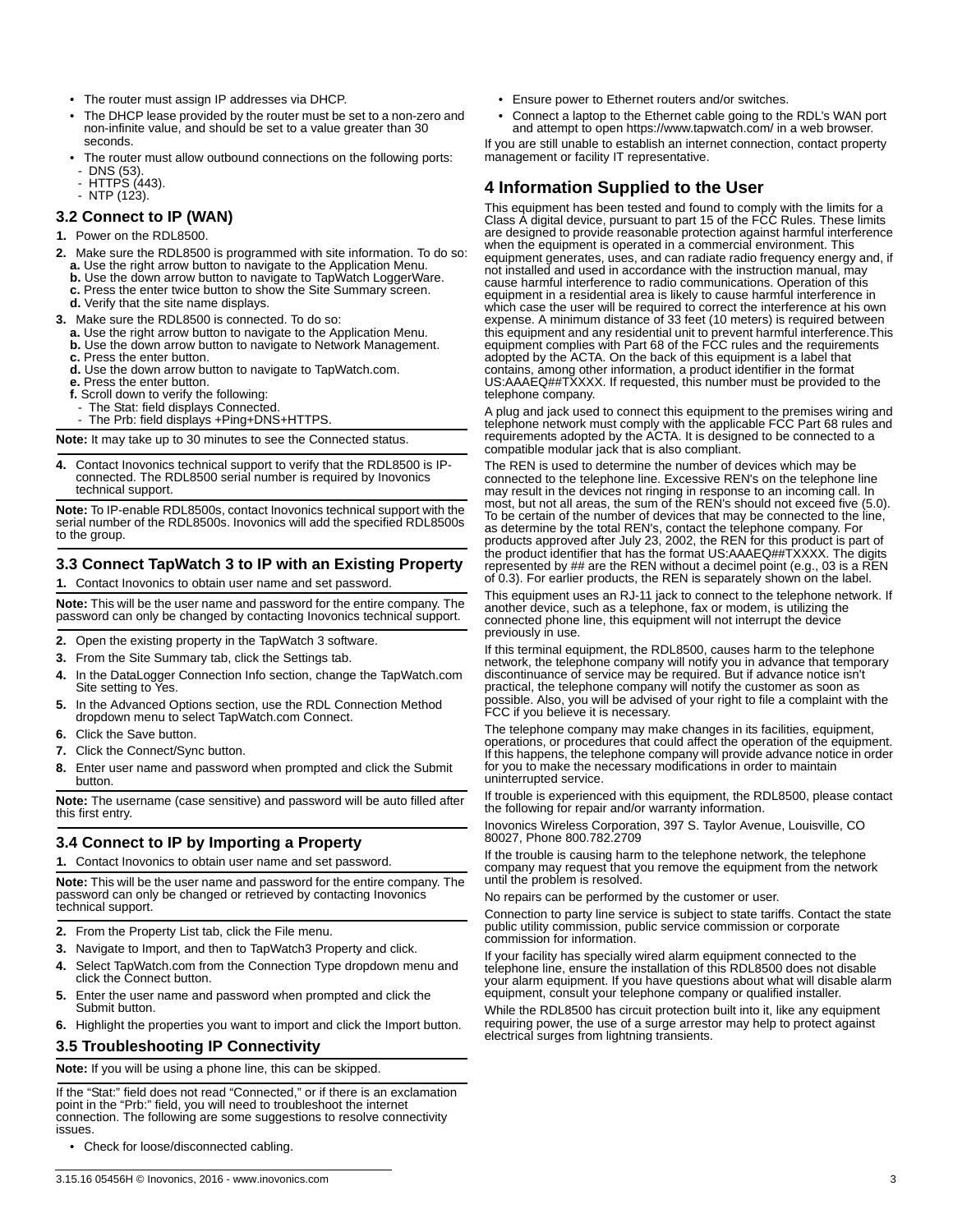# **5 FCC Part 15 Compliance**

This equipment has been tested and found to comply with the limits for a Class A digital device, pursuant to part 15 of the FCC Rules. These limits are designed to provide reasonable protection against harmful interference when the equipment is operated in a commercial environment. This equipment generates, uses, and can radiate radio frequency energy and, if not installed and used in accordance with the instruction manual, may cause harmful interference to radio communications. Operation of this equipment in a residential area is likely to cause harmful interference in which case the user will be required to correct the interference at his own expense.

**Caution:** Changes or modifications not expressly approved by the party responsible for compliance could void the user's authority to operate the equipment.

## **6 US Patent Numbers**

- 7,154,866.
- 7,554,932.
- 7,746,804.
- Other patents pending.

## **7 Specifications**

Housing dimensions: 11.5" x 8.75" x 2.25" (292 mm x 222 mm x 57 mm). Weight: 2 lbs 7oz (1105 g).

Power requirement: 15 VDC at 2A.

Booting environment: 50° to 130°F (10° to 54.4°C), up to 90% relative humidity, non-condensing.

Operating environment: 32° to 130°F (0° to 54.4°C), up to 90% relative humidity, non-condensing.